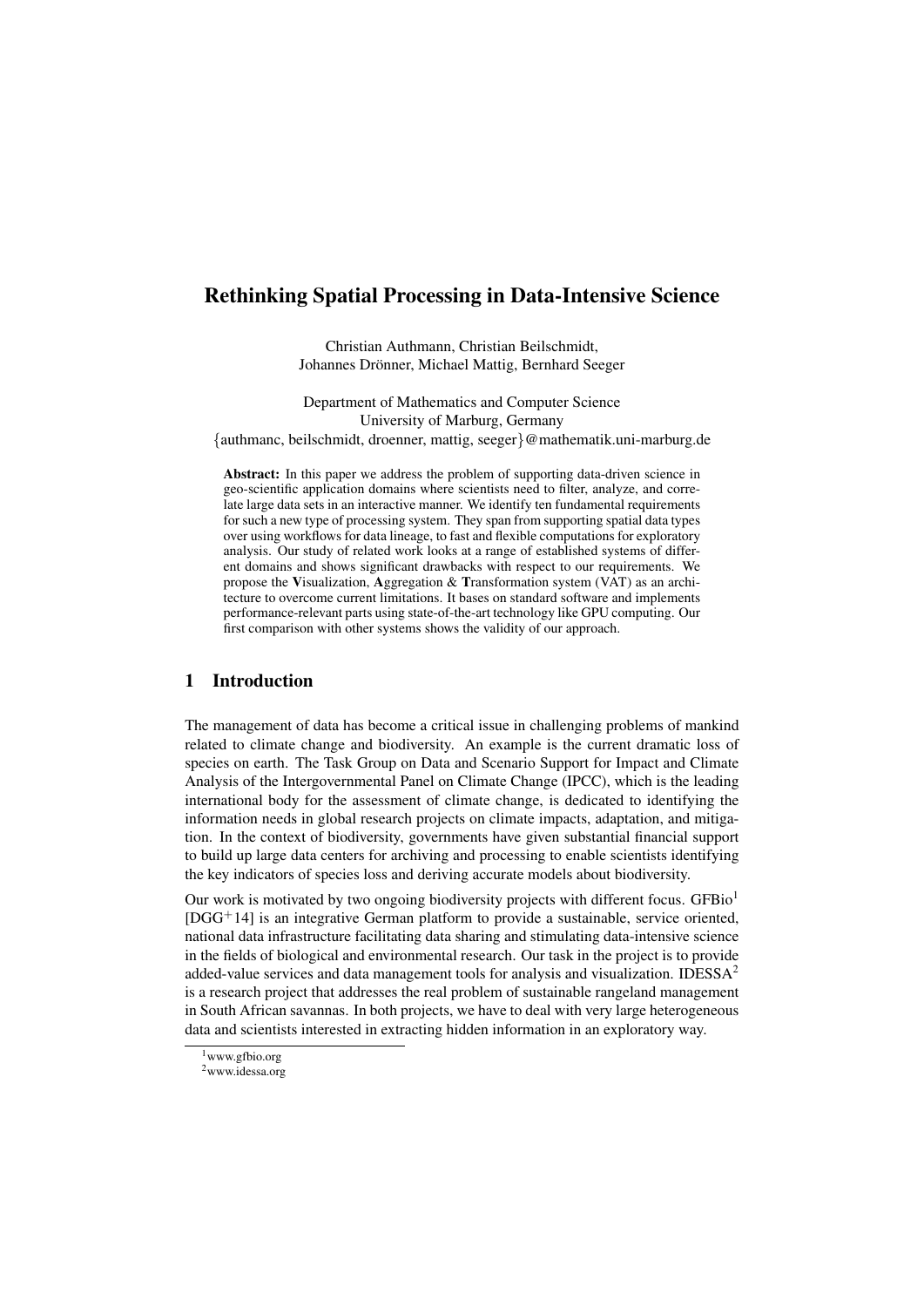As exemplified in our projects, processing of spatial data has already met the three key properties – Variety, Volume and Velocity – of Big Data, even before the term was coined recently  $[MCB+11]$ . The data is heterogeneous (Variety). Researchers have to deal with varying data formats, coordinate reference systems, resolutions and uncertainties  $[BSE+12]$ . There are raster images which arrange the earth's surface in a regular grid where each cell contains a measurement value. They represent continuous phenomena like elevation, temperature or precipitation. There are point data sets that associate attributes to locations of interest, e.g. occurrences of a species or measurements of a sensor. In addition, there are line and polygonal data sets for modelling areas of interest like roads and the habitat of species. The data is big (Volume). A global raster with a cell size of  $100 \times 100$  meters exceeds 100 gigabytes of data. Current satellite instruments like MODIS send 70 gigabytes of data per day, with the next generation of satellites increasing this by an order of magnitude. Fast and responsive data processing (Velocity) is difficult to achieve with traditional methods such that response times meet the expectations of interactive users. This is especially important for exploratory analyses and refinement.

The use of traditional tools on spatial data confines scientists to a limited set of questions that can be answered. Several approaches have been proposed to modernize the tools by applying Big Data principles to spatial data. We show the architecture of an integrated system, a holistic approach to vector and raster data, tiled processing, low-resolution previews and the efficient usage of modern hardware architectures.

The paper is structured as follows. It first examines requirements for an interactive exploratory research system in Section 2. Section 3 addresses related technologies and describes their shortcomings with respect to the requirements. The main part in Section 4 introduces our own approach for overcoming current limitations. The evaluation in Section 5 shows the validity of our approach by experimentally comparing it to other approaches.

### 2 Requirements

Scientists that are approaching emergent scientific challenges in biodiversity research face a diverse set of tasks to accomplish. We identified the following criteria (R1-R10) as mandatory for a system that effectively supports biodiversity science.

A support for raster images, point and polygon data is obligatory (R1). In addition to the geographical information, temporal information is inherent for nearly all data items. They either have a point in time of creation or a validity interval which must be considered for semantically sound computations. This leads to the necessity of a model of time and temporal semantics (R2). Data from different sources often has different formats and reference systems. A system should provide automatic data transformation techniques that allow matching data nonetheless (R3). It should recognize the need for such operations and apply them transparently to take the responsibility from the user.

The system has to support a rich set of low-level *operators* which perform well-defined transformations on data (R4). Point and polygon intersection, and filtering points by their attributes are two examples of such operators. To achieve higher level functionality, users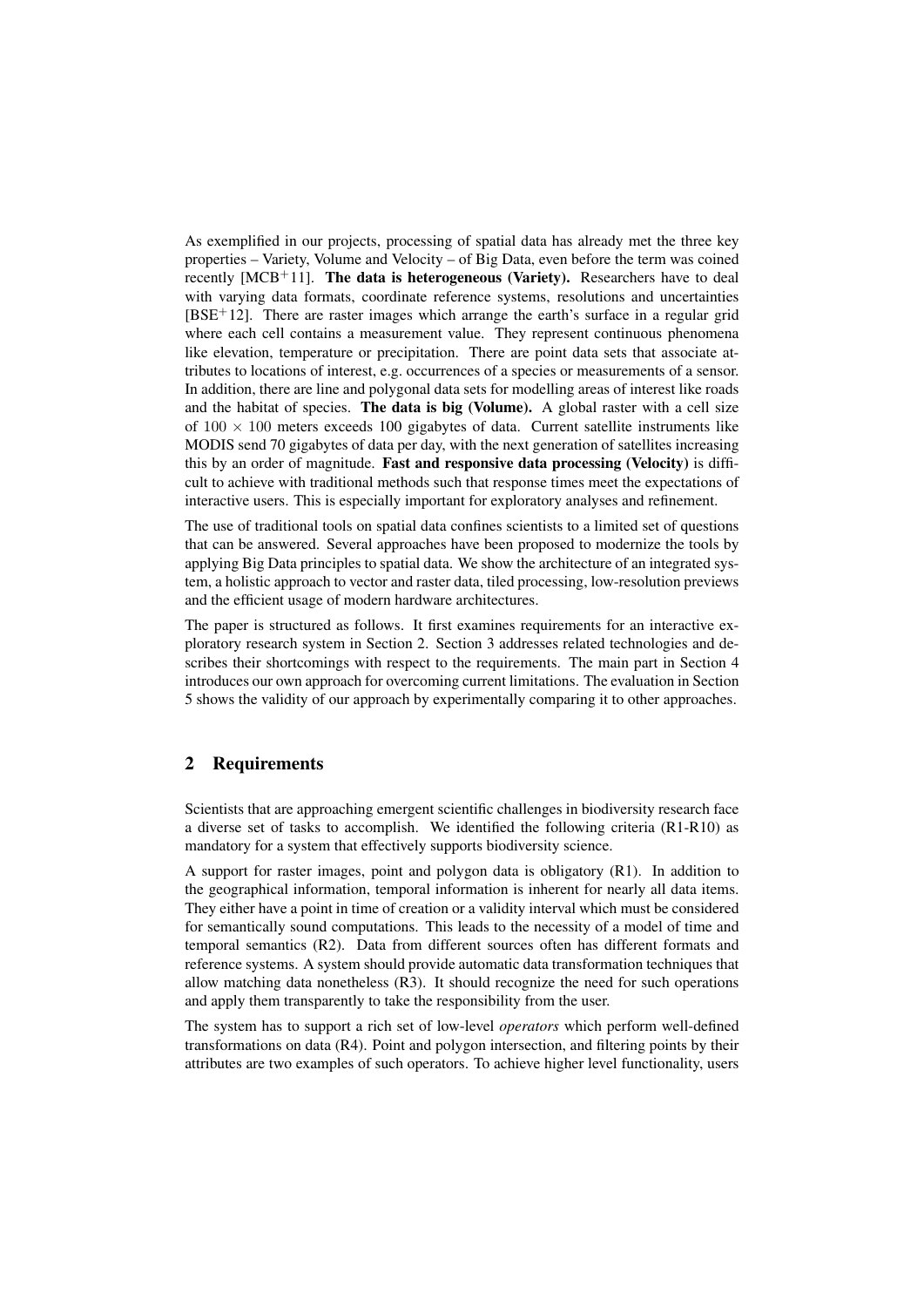can combine these operators into a *workflow* (R5). A workflow consists of a set of operators and their parameters, as well as a specification of the data flow between these operators. They are often modeled and visualized as directed graphs.

A standardized workflow format allows re-using, sharing and publishing of workflows (R6). Since a workflow contains all processing steps from raw measurements to the scientific results, they can provide *data lineage*. This is the traceability of the involved data. Publishing a workflow allows other scientists to verify the calculations and reproduce the results. Moreover, users are interested in downloading results of the computation in a desired format and use them within their preferred working environment.

Scientific research is often an iterative approach of forming an idea, testing a hypothesis, reviewing the results and forming a new idea which starts the iteration again. To support fast iterative research, the system must support flexible composition and modification of workflows. Results must be available in a near real-time fashion (R7).

With growing data sizes, it is increasingly expensive for researchers to keep local copies of relevant data and perform computations on their workstations. All data should thus be stored and processed on a central system which also provides commonly used data sets (R8). Researchers must also be able to upload custom data (R9). An intuitive and efficient Web interface shall allow researchers to explore data and generate workflows (R10).

### 3 Related Work

In this section we review existing systems and software components in whether they fulfill the aforementioned requirements. The traditional way to implement a workflow is to program its functionality manually. Scripting languages like  $R<sup>3</sup>$  offer functionality to load and process spatial data. We now look at systems from different categories like GIS, scientific databases, workflow systems and Big Data solutions.

Geographic Information Systems (GIS) are usually desktop applications with a rich user interface which allow loading, visualization and processing of spatial data. Systems like QGIS<sup>4</sup> offer a vast set of low and high level operators. Users however often need to unify the format of their input data manually beforehand (R4). A few GIS implementations offer basic lineage information and rudimentary workflows, but not to the extent required for exploratory data analysis (R7). As they are installed on a user's local machine they are limited to the available resources. Most current GIS implementations are not designed to handle data that exceeds a computer's main memory.

Recently more and more cloud GIS become available. They overcome the limitations of local hardware, but are mostly highly specialized applications that focus e.g. on data visualization rather than processing. One example is Map Of Life<sup>5</sup> that utilizes the Google Earth Engine<sup>6</sup>. However, it is difficult to extend these systems for other use cases (R9, R10).

<sup>&</sup>lt;sup>3</sup>www.r-project.org

<sup>4</sup>www.qgis.org

<sup>5</sup>www.mol.org

<sup>6</sup> earthengine.google.org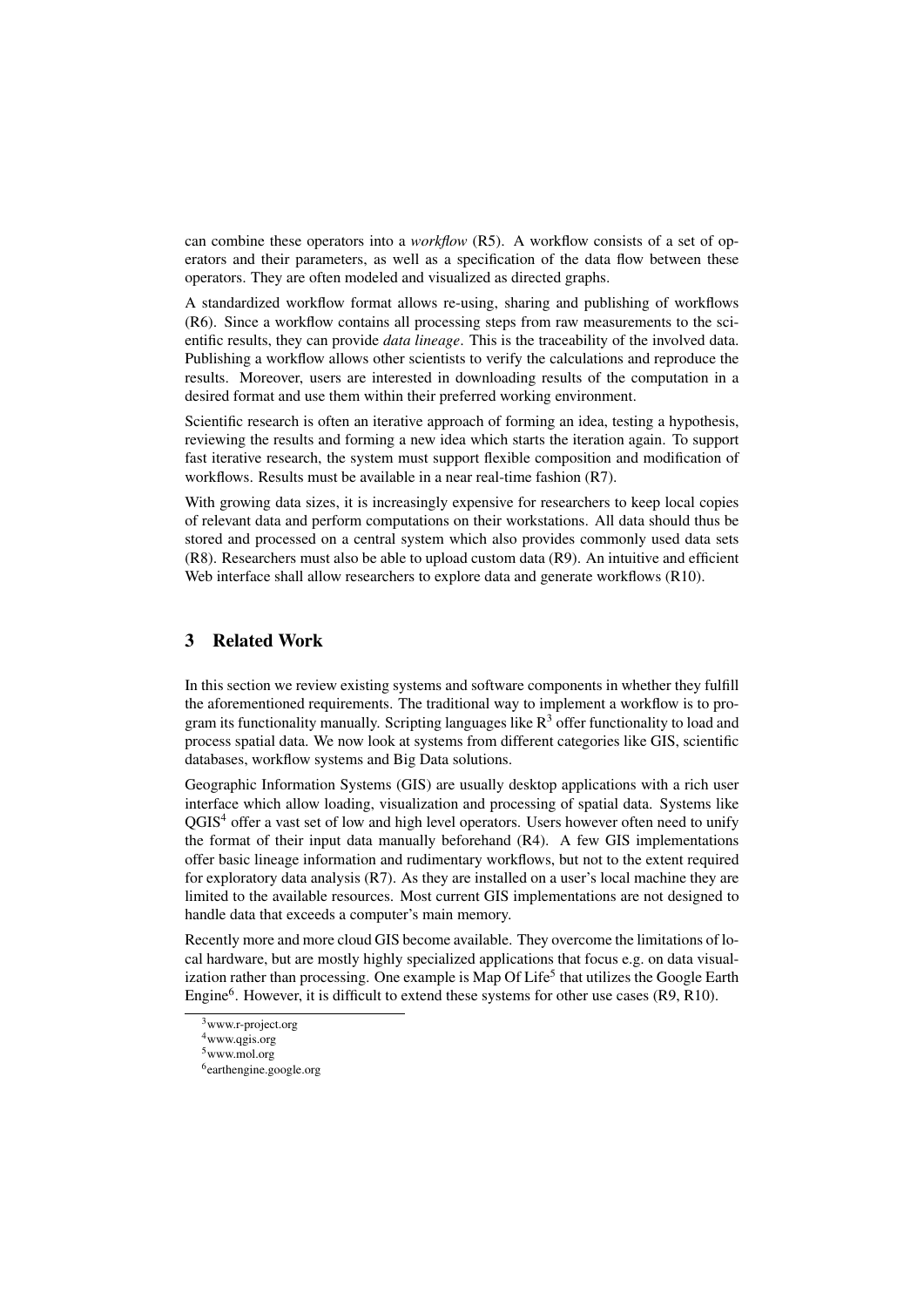Spatial data frameworks are on the other end of the spectrum. They offer low level functionality but are not feasible for end users as standalone systems (R10). Representatives are GDAL<sup>7</sup> for reading, writing and re-projecting spatial data and  $GEOS<sup>8</sup>$  for vector operations. They are very useful in a backend that hides the complicated usage from the user. However they do not exploit recent hardware developments sufficiently well (R7).

Scientific databases for spatial data focus on storing and processing rather than on visualization. There are specialized systems for handling large rasters like RasDaMan [BDF+98] and SciDB [Bro10]. While they provide scalability, they lack support for vector data and other spatial data types (R1). PostGIS<sup>9</sup>, as an extender for PostgreSQL, is much more of a general purpose system. Being based on a classical RDBMS, it lacks the expressiveness and performance required for spatial data analysis (R5, R7). It is suitable for storing and retrieving spatial data, not for analytical processing.

Scientific workflow systems  $[CVD+12, VER+15]$  are very prominent in the field of biodiversity informatics. They allow the creation of a process by specifying a data flow using a visual drag and drop editor. Taverna<sup>10</sup> is one of the most popular systems. It allows to orchestrate Web services and manages the data transmissions. Users can share workflows on platforms like BiodiversityCatalogue<sup>11</sup>. Others can then incorporate them e.g. as sub workflows in their own processes. Thus there is a lot of functionality already available. However, users are bound to the availability of external Web services and have limited control over changes of the services. This hinders reproducibility of computations (R6). Additionally Web services have protocol overhead and the orchestration of multiple distributed services leads to high network traffic. This causes slow execution of larger workloads and hinders the exploratory usage of such systems (R7).

In the context of Big Data, Hadoop [Lam10] is omnipresent. Hadoop-GIS extends Hadoop with GIS features  $[AWV^+13]$  which could make it a good fit for our scenario. It is however a batch processing framework. Long start-up times [DG08] and constant disk usage for intermediate results hinder our desired near real-time computation of workflows (R7).

Concluding our survey we did not find a single system that matches all of our requirements. A combination of the key features of the above mentioned systems is necessary to create an interactive processing system.

### 4 The VAT System

Our goal is to develop a system that meets the ten requirements of Section 2. This section gives a brief overview of our concepts and the state of development we started in 2014. Firstly, it introduces the architecture of the system and sets the scope for the rest of the section. Secondly, it describes our core design decision regarding the functionality and performance of the system.

<sup>&</sup>lt;sup>7</sup>www.gdal.org

<sup>8</sup>geos.osgeo.org <sup>9</sup>www.postgis.net

<sup>10</sup>www.taverna.org.uk

<sup>11</sup>www.biodiversitycatalogue.org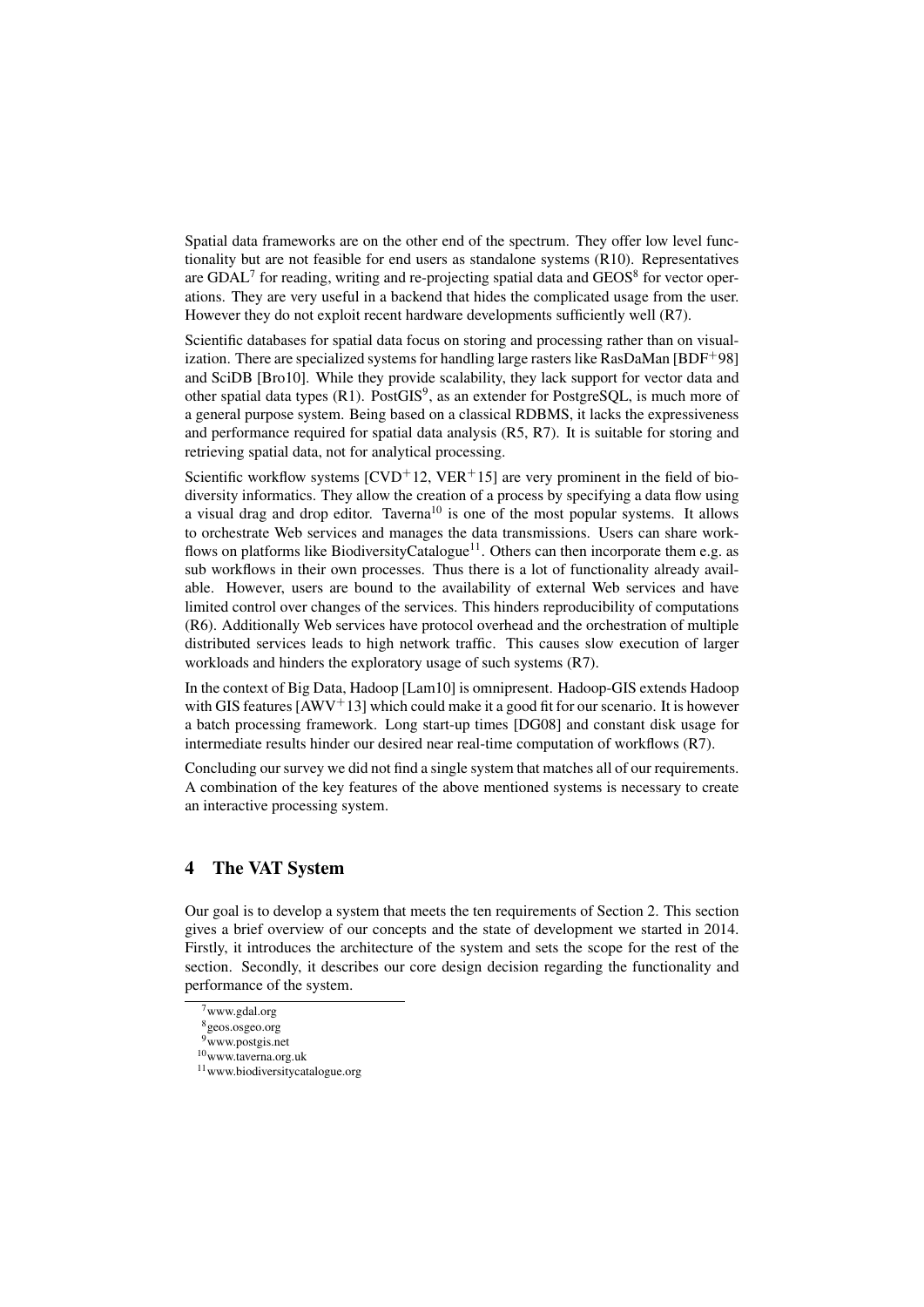

Figure 1: Overview of the architecture of the VAT system.

Figure 1 depicts the architecture of our Visualization, Aggregation & Transformation system (VAT). It consists of two main parts. The back end, called MAPPING, is responsible for managing and processing of data. The front end, called WAVE, is a web-based application for visualization and manipulation of data. It allows the definition of workflows. WAVE facilitates the interactive usage of MAPPING, but is not in the scope of the rest of this section. The producer side (right) shows the integration of different data types like raster and vector data from presumably different sources. The consumer (left) is either a user that communicates via WAVE or an external application that can interact with MAP-PING directly via Web services and programming interfaces.

### 4.1 Functionality

VAT is an integrated system that allows us to have full control of each individual processing step. It follows a holistic approach and supports both raster and vector data. We store rasters in a read-efficient way using a custom engine with tiling and pyramids of different resolutions. Different levels of compression allow us to specify trade-offs between CPU time and storage space. We currently use PostGIS for the storage of vector data.

We make use of GDAL and GEOS for import, export and low-level operations whenever applicable. The system implements several standard operators as known from GIS programs, e.g. for the correlation of data from different types. Future work will include more operators, both for general and specialized applications.

MAPPING represents workflows internally as a directed tree which WAVE is able to visualize for comprehensibility. The result of the workflow is the root node, while the leafs represent the inputs. When one operator consumes the result of another operator that has a different coordinate reference systems than expected, VAT introduces a new re-projection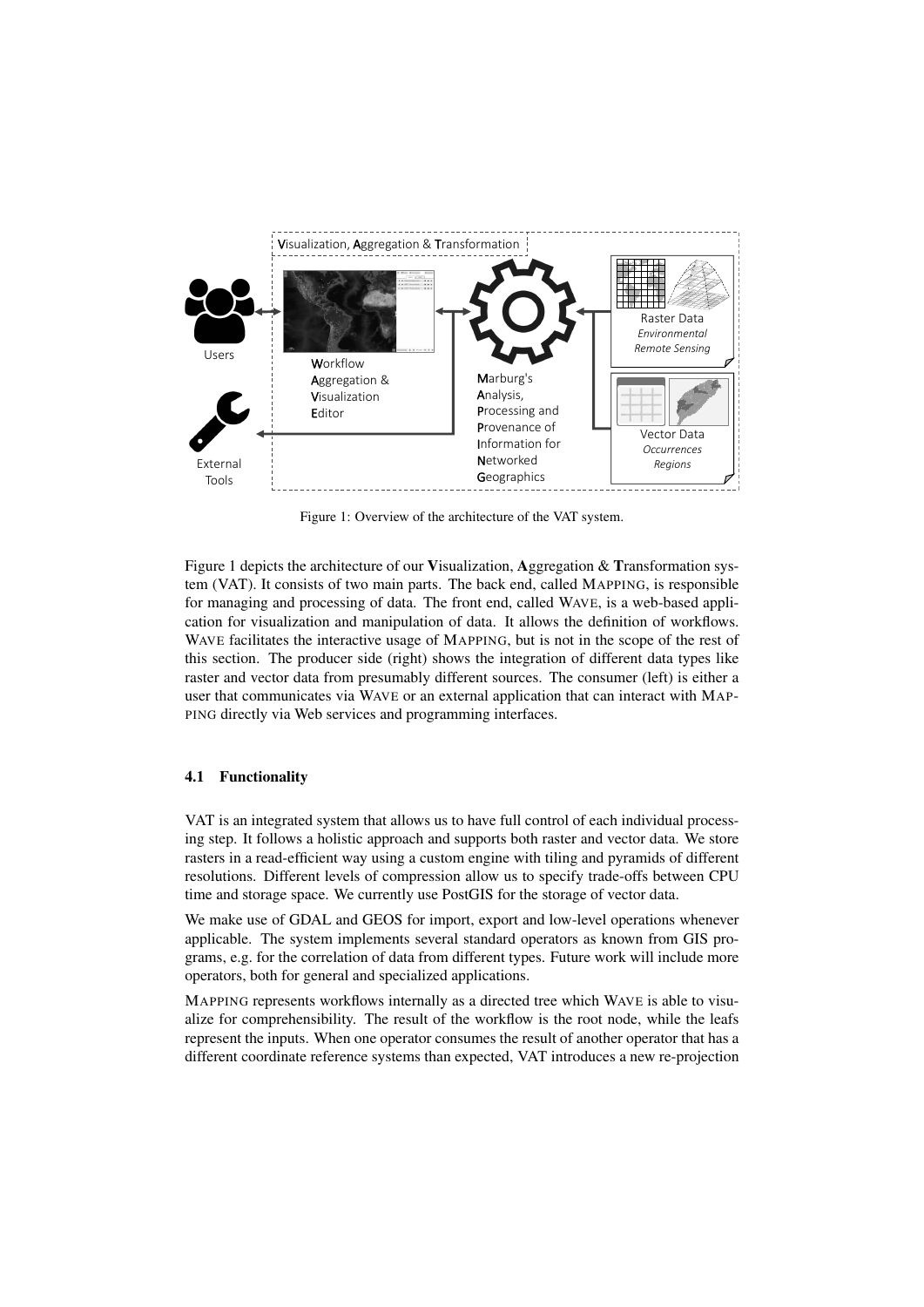operator that is plugged in automatically. This converts the output of the source operator such that the sink operator is able to use it. In the future it will be possible to perform parameter sweeps by automatically repeating computations for parameter values in a certain range. An example is to perform a computation for every month in a given year.

The result of a workflow must be reproducible in order to support the scientific method. This means if a user runs a workflow again at some point, it must yield the same results. The first step is to store workflows such that they can be re-used. Additionally, both data and operators have to be versioned. This way, users can execute workflows on old data with old versions of the operators, retrieving the same results as in the original execution. The system can recompute all results at any point in time and does not necessarily have to store them. To encourage sharing and collaboration, it will be possible to deliver workflows to others and also make use of existing workflows.

Standard-compliant interfaces are very important. We support import and export over standard OGC<sup>12</sup> protocols, like Web Map Service (WMS), Web Coverage Service (WCS) and Web Feature Service (WFS). This allows using our system as part of a larger workflow if desired. A researcher might use our system for computationally heavy tasks, then export the results to a local machine for analysis with specialized tools.

#### 4.2 Performance

Section 2 disclosed that an exploratory approach highly benefits the research process. This makes fast response times a key aspect in getting users to accept the VAT system for their purposes. Performance is orthogonal to the functional requirements, but influenced our design decisions. We focus on optimizing performance on a single machine first. The distribution of workload across multiple machines will be addressed in our future work.

In general, only a subset of the data is needed for answering a query, e.g. if the region of interest is restricted to Germany. This is especially crucial in the context of rasters because of their size. We employ optimization techniques of current database technologies to optimize the processing and minimize the size of temporary results. To avoid reading unneeded data we push the region of interest in form of a query rectangle down to the source operators. This is comparable to the selection push-down in the relational database world. We can exploit this to constraint the data transmission as early as possible. In cases where different coordinate reference systems are involved, we transform the area of interest into other coordinate systems as required.

As mentioned in Subsection 4.1 we store pre-aggregated versions of rasters in pyramids. We exploit them to compute on lower resolutions. This accelerates the exploratory processing significantly, giving a researcher often enough information to decide whether to follow up on an idea. Users can pan and zoom on their map, allowing to calculate results only for the currently viewed area in the screen's resolution. When an interesting correlation is found, results can be computed in full detail.

<sup>12</sup>www.opengeospatial.org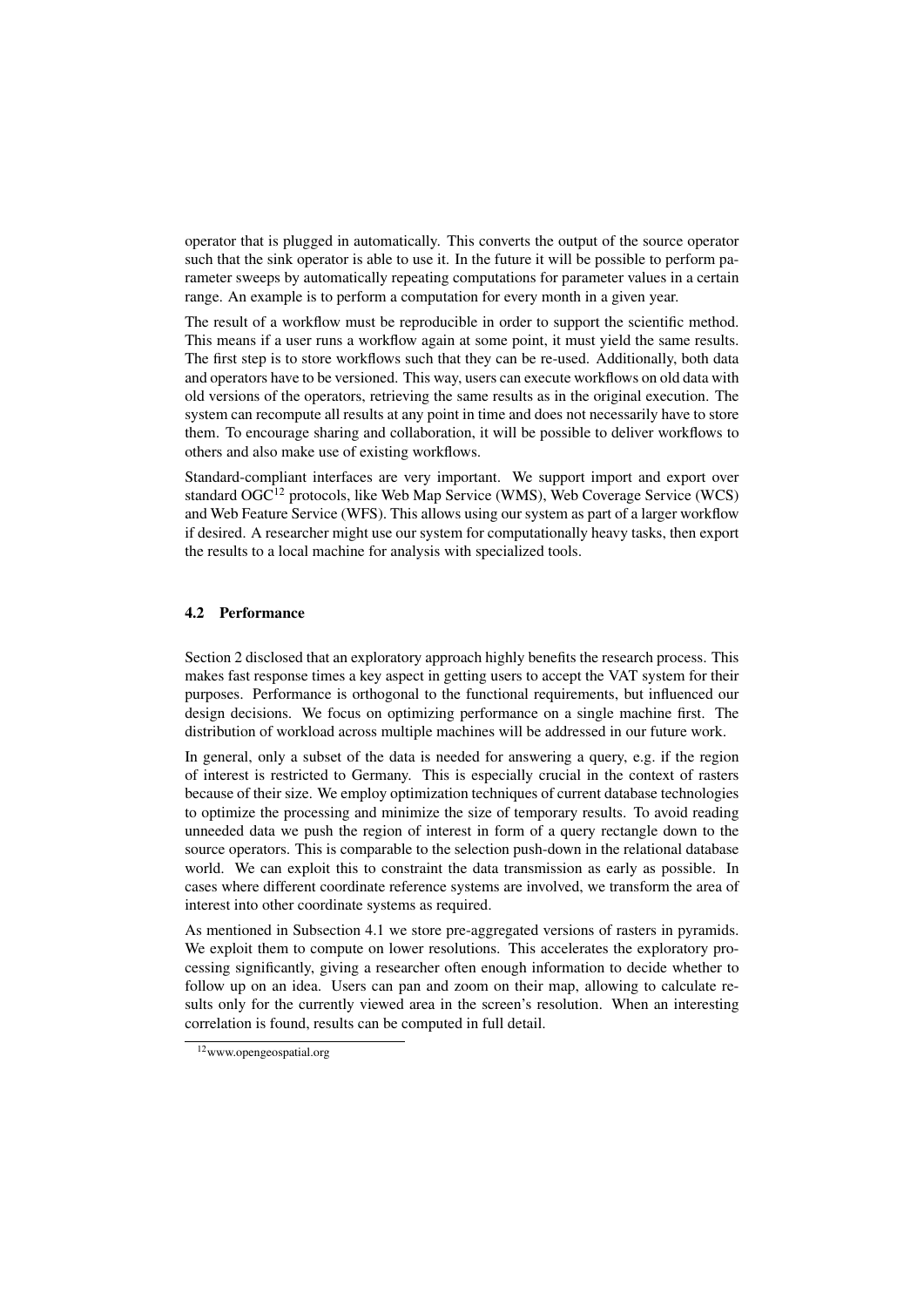From a performance perspective it is not desirable to move large data over the network to perform computations on it. Under the assumption that the gain in computational power is negligible in contrast to I/O costs, it is more reasonable to process the data where it resides. Our approach is therefore to choose function shipping over data shipping to minimize network traffic. We allow users to upload scripts (currently we support R) to the server, where they are executed close to the data. This allows users to implement custom processing steps without downloading the data and processing locally. The system executes a script by an operator as part of a workflow, allowing lineage and reproducibility even on workflows with custom scripts.

In order to enable fast and efficient data processing, it is essential to exploit a single machine's resources effectively. On modern hardware this means to parallelize work as much as possible to incorporate all CPU and GPU cores. GPUs are predestined for processing rasters, even though current GIS do not use them extensively. To combine CPU based operators with GPU accelerated ones, we are looking at Heterogeneous System Architecture<sup>13</sup> (HSA), where CPU and GPU share a common main memory address space. This avoids expensive copies of data from one memory space to the other.

## 5 Evaluation

To demonstrate the validity of our approach, we designed a use case for the processing of spatial data and compared ease of use as well as processing time in different systems. The use case is a plausible real-world scenario suitable for benchmarks and comparisons. We do not claim its scientific relevance – that is a question for biodiversity researchers.

#### 5.1 Description of the Use Case

The goal of our use case is to find possible habitats for a species, in this case the European wildcat (Felis silvestris silvestris). According to the IUCN/SSC Cat Specialist Group<sup>14</sup>, they have three requirements on their environment: 1) They avoid areas with human activity and prefer forests. 2) Areas with heavy snow cover are avoided. 3) They have been observed up to 2250m.

To produce a map of the possible habitats we used environmental data from *WorldClim* [HCP<sup>+</sup>05] and the *Global Landcover Map for the year 2000* (GLC2000<sup>15</sup>). Figure 2 shows the example workflow. We used GLC2000 to look up human activity and forests, and classify the area according to the first criterion. The snow cover is more difficult to calculate. Without access to global snow cover measurements, we approximate the snow cover using WorldClim's temperature and precipitation data. Since WorldClim has monthly aggregated data, the snow cover is calculated separately for December and January. The sum of

<sup>13</sup>www.hsafoundation.com

<sup>14</sup>catsg.org

<sup>15</sup>bioval.jrc.ec.europa.eu/products/glc2000/glc2000.php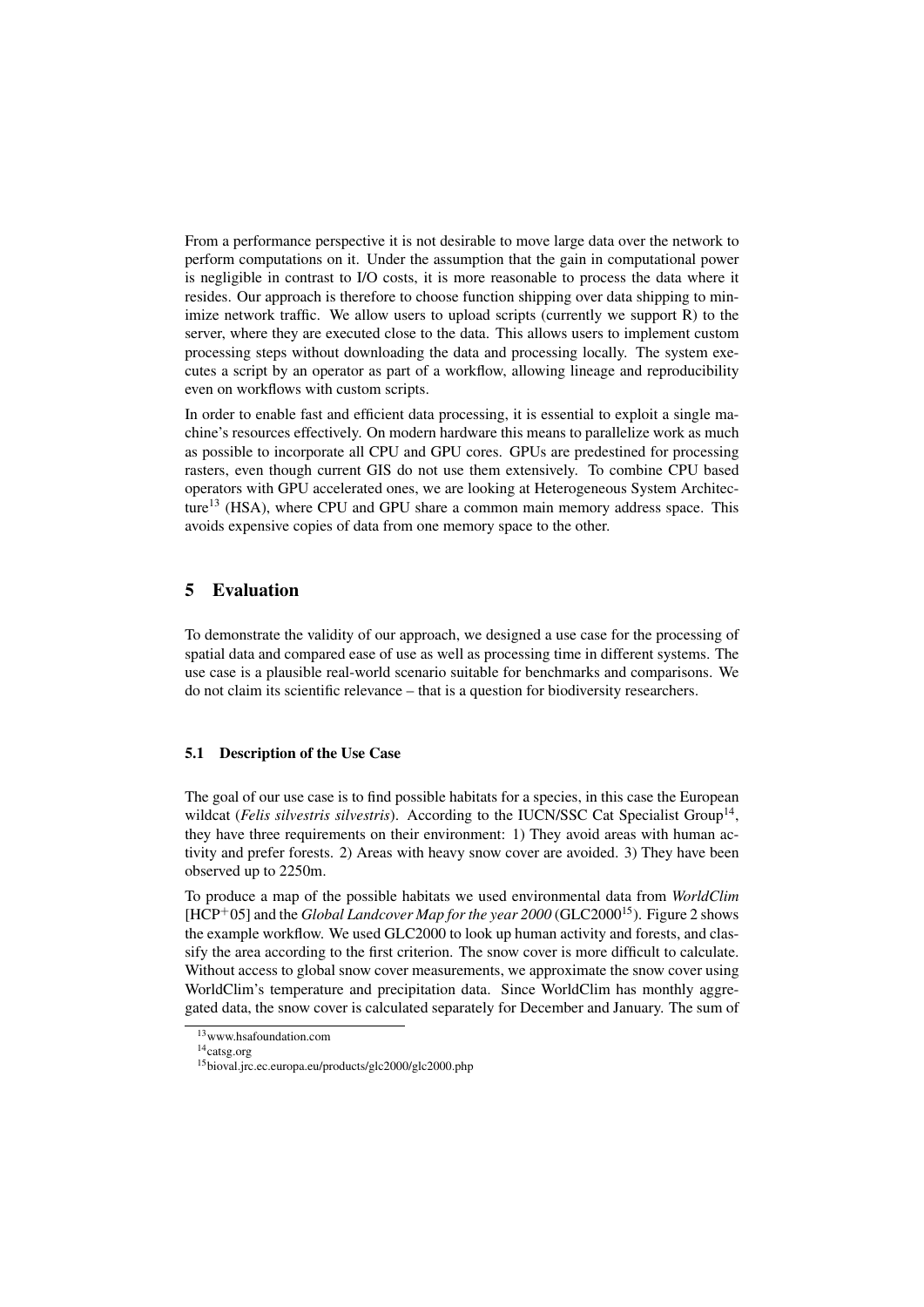

Figure 2: Workflow to find suitable habitats for wildcats

both values is compared to a threshold (below 200mm) to classify the area according to the second criterion. The third criterion uses the WorldClim elevation model to discard all areas with an elevation above 2250m. In a last processing step, we merge the classifications into a single result, showing the areas where all three classifications match.

### 5.2 Implementation

To facilitate comparison, we restricted the use case to raster data and transformed the data into the same size and coordinate system. While all tools should be able to handle different data types and coordinate systems, implementing the required conversions in multiple systems proved to be too laborious.

R: The *raster* package from R allows loading and processing of rasters. We implemented the workflow as a single-step computation. The multi-step computation implemented on all other systems proved to be too slow. The implementation of the computation required experience in R, but was otherwise straightforward.

QGIS: While QGIS itself provides a set of processing tools, it relies heavily on other GIS to use their algorithms. We used the *r.mapcalc* module from GRASS<sup>16</sup> to apply formulas to each pixel. The integrated graphical modeling tool was used to implement a workflow containing all steps of the computation. The visual tools were easy to use. The workflow was quick to implement and worked out of the box.

Taverna: Taverna is an orchestrator and requires external web services to handle the actual computations. We installed  $pyWPS<sup>17</sup>$  with GRASS as the processing back end. To avoid being limited by the network, the Web service was running on the same machine as Taverna.

<sup>16</sup>grass.osgeo.org

<sup>&</sup>lt;sup>17</sup>pywps.wald.intevation.org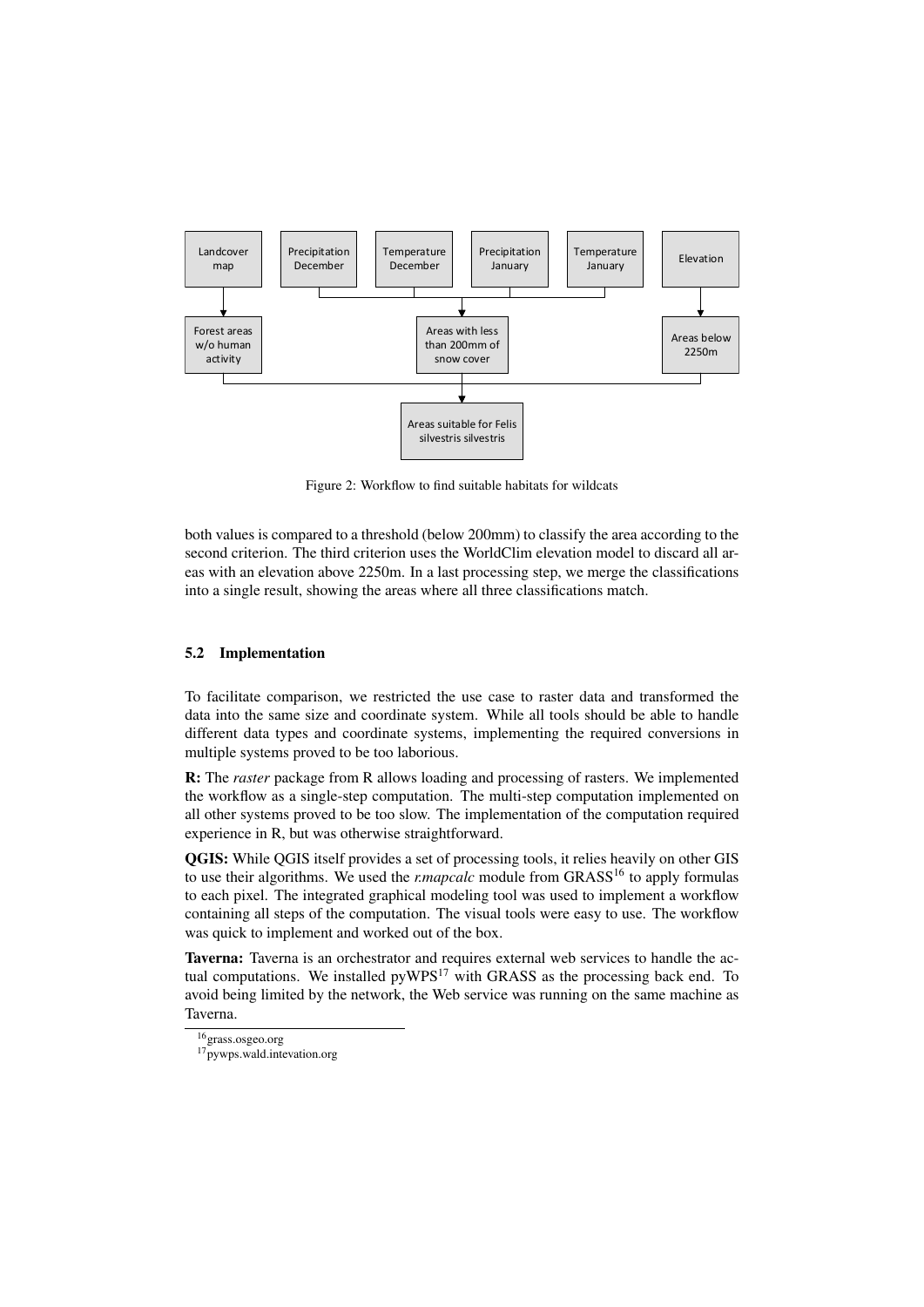|         | <b>MAPPING</b>   | QGIS | Taverna                  | R      |
|---------|------------------|------|--------------------------|--------|
| Germany | 0.7s             | 3.5s | 53.1s                    | 48s    |
| Europe  | 3.8 <sub>S</sub> | 35s  | $\overline{\phantom{a}}$ | 3600s  |
| World   | 29s              | 368s | $\overline{\phantom{a}}$ | 18600s |

Table 1: Measurement results of the use case experiment

The implementation using Taverna proved to be challenging. Setting up the Web service required manual programming and configuration. Implementing the workflow in Taverna was met with several difficult to debug errors, from XML encoding problems to out-ofmemory errors. We managed to work around some of these problems, but were unable to run the workflow on the full data sets.

MAPPING: In our own system, all computation steps were implemented using built-in operators. The *expression* operator works similar to GRASS's *r.mapcalc* and was used for the majority of the computation. Our visual editor allows an easy implementation of the workflow, similar to QGIS. GPUs have not been exploited for this comparison.

### 5.3 Results

We ran all tests in a virtual machine on a consumer PC with an SSD and 16 GB of main memory. Table 1 shows the run time of the workflow execution on differently sized areas. The rasters for Germany are  $1200 \times 1200$  pixels in size. The ones for Europe are roughly  $40\times$  bigger than for Germany and the whole world again is  $12\times$  bigger than Europe. The results show substantial improvements of MAPPING in comparison to its competitors. For Germany MAPPING is between  $5 \times$  and  $75 \times$  faster than the other systems. The difference is even more apparent for larger regions.

### 6 Conclusion and Future Work

We presented a general architecture and selected key design decisions for a system to solve emerging computational requirements in the spatial research domain. Our experiments showed the potential speed up our system is able to achieve even in the early state of development. This makes our approach interesting for interactive research on large data. However the system is currently not distributed and not scalable to any amount of data.

In our future work we will achieve scalability in our system by distributing data and computation across multiple machines. A geographical partitioning will allow splitting up a query and computing it on multiple regions in parallel. A disjoint partitioning may result in heavy network traffic if neighbor data is needed. Storing overlapping regions (cf. [Bro10]) helps diminishing this problem. Different regions could vary heavily in data volume and request load. An example is an unexplored sea-region in contrast to a national park. In this